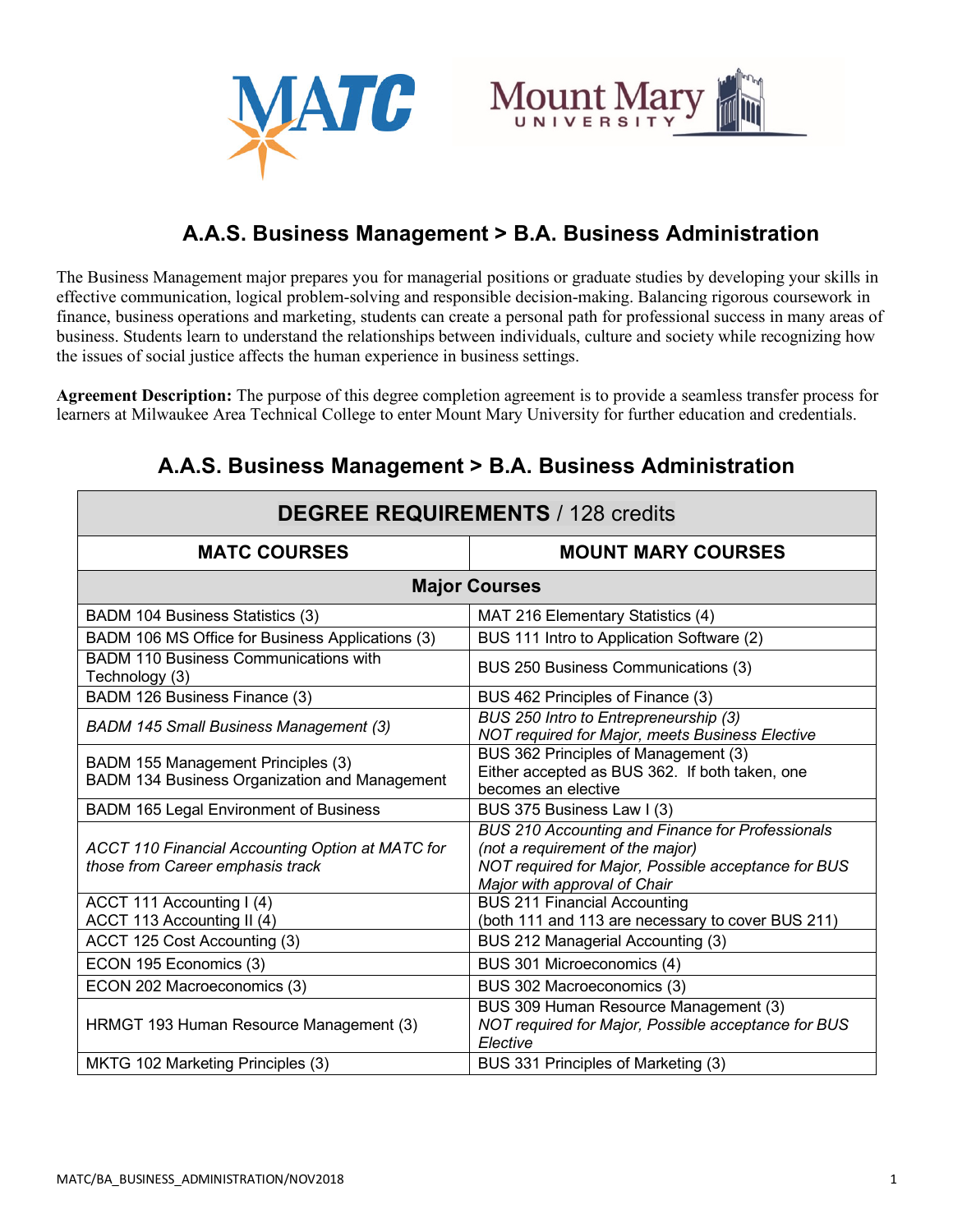| The following MATC classes can all transfer in as<br>electives, no direct program transfers<br><b>BADM 120 Business Analysis (3)</b><br><b>BADM 134 Business Organization and Management</b><br>(3)<br>BADM 192 Risk Management and Insurance (3) | Remaining courses in major: (25 credits)<br>Mat 111 College Algebra (4)<br>BUS 105 Computers and their Uses (not part of the<br>major but a prerequisite for the department) May be<br>waived upon review of chair and full completion of AAS<br>(3 cr)<br>BUS 303 International Business and Economics (3 cr)<br>BUS 335 Management Information Systems (3 cr)<br>BUS 465 Managerial Finance (3 cr)<br>BUS 470 Strategic Management (3 cr)<br>BUS 476 Business Ethics (3 cr)<br>BUS 485 Quantitative Decision Making (3 cr)<br>MAT 111 College Algebra (Prerequisite) (4 cr) |  |
|---------------------------------------------------------------------------------------------------------------------------------------------------------------------------------------------------------------------------------------------------|-------------------------------------------------------------------------------------------------------------------------------------------------------------------------------------------------------------------------------------------------------------------------------------------------------------------------------------------------------------------------------------------------------------------------------------------------------------------------------------------------------------------------------------------------------------------------------|--|
|                                                                                                                                                                                                                                                   | Bus Electives (3 cr Minimum)                                                                                                                                                                                                                                                                                                                                                                                                                                                                                                                                                  |  |
| <b>Core Courses (min. 48 credits)</b><br>Philosophy/Theology (min. 10 credits)                                                                                                                                                                    |                                                                                                                                                                                                                                                                                                                                                                                                                                                                                                                                                                               |  |
| Must take at Mount Mary                                                                                                                                                                                                                           | SEA 101 Search for Meaning (4 credits)                                                                                                                                                                                                                                                                                                                                                                                                                                                                                                                                        |  |
|                                                                                                                                                                                                                                                   | Theology (min. 3 credits) (prereq. SEA 101)                                                                                                                                                                                                                                                                                                                                                                                                                                                                                                                                   |  |
|                                                                                                                                                                                                                                                   | Philosophy (min. 3 credits) (prereq. SEA 101)                                                                                                                                                                                                                                                                                                                                                                                                                                                                                                                                 |  |
|                                                                                                                                                                                                                                                   | <b>Communication/Math (min. 11 credits)</b>                                                                                                                                                                                                                                                                                                                                                                                                                                                                                                                                   |  |
|                                                                                                                                                                                                                                                   | Composition (min. 3 credits: ENG 120 required)                                                                                                                                                                                                                                                                                                                                                                                                                                                                                                                                |  |
| ENG 151, ENG 152 Communication Skills I and 2<br>$(3+3)$                                                                                                                                                                                          | ENG 110 Composition I Prereq for ENG 120                                                                                                                                                                                                                                                                                                                                                                                                                                                                                                                                      |  |
|                                                                                                                                                                                                                                                   | ENG 120 Composition II (3)                                                                                                                                                                                                                                                                                                                                                                                                                                                                                                                                                    |  |
|                                                                                                                                                                                                                                                   | <b>Communication (min. 2 credits)</b>                                                                                                                                                                                                                                                                                                                                                                                                                                                                                                                                         |  |
| SPEECH 210 Elements of Speech (3)                                                                                                                                                                                                                 | COM 104 Public Speaking                                                                                                                                                                                                                                                                                                                                                                                                                                                                                                                                                       |  |
|                                                                                                                                                                                                                                                   | Mathematics requirement (min. 3 credits at level 104<br>or higher)                                                                                                                                                                                                                                                                                                                                                                                                                                                                                                            |  |
| MATH 123 Math with Business Applications (3)                                                                                                                                                                                                      | MAT 104 Contemporary Mathematics                                                                                                                                                                                                                                                                                                                                                                                                                                                                                                                                              |  |
|                                                                                                                                                                                                                                                   | MAT 105 Introductory Algebra (prereq. for MAT 111)                                                                                                                                                                                                                                                                                                                                                                                                                                                                                                                            |  |
|                                                                                                                                                                                                                                                   | <b>World Language (min. 3 credits)</b>                                                                                                                                                                                                                                                                                                                                                                                                                                                                                                                                        |  |
| MATH 107 College Mathematics (3)                                                                                                                                                                                                                  | <b>Communication/Math option</b><br>MAT 101 PreAlgebra                                                                                                                                                                                                                                                                                                                                                                                                                                                                                                                        |  |
| Literature/Fine Arts (min. 9 credits) There are many courses that meet this requirement.                                                                                                                                                          |                                                                                                                                                                                                                                                                                                                                                                                                                                                                                                                                                                               |  |
|                                                                                                                                                                                                                                                   | Fine Arts (min. 3 credits)                                                                                                                                                                                                                                                                                                                                                                                                                                                                                                                                                    |  |
|                                                                                                                                                                                                                                                   | Literature (min. 3 credits)                                                                                                                                                                                                                                                                                                                                                                                                                                                                                                                                                   |  |
| Option: Minimum 2 credits to complete the 9 credits required for the Core Literature and Fine Arts.                                                                                                                                               |                                                                                                                                                                                                                                                                                                                                                                                                                                                                                                                                                                               |  |
| Humanistic (min. 9 credits)                                                                                                                                                                                                                       |                                                                                                                                                                                                                                                                                                                                                                                                                                                                                                                                                                               |  |
|                                                                                                                                                                                                                                                   | History (min. 3 credits)                                                                                                                                                                                                                                                                                                                                                                                                                                                                                                                                                      |  |
|                                                                                                                                                                                                                                                   | <b>Behavioral/Social Science (min. 3 credits)</b>                                                                                                                                                                                                                                                                                                                                                                                                                                                                                                                             |  |
| PSYCH 199 Psychology of Human Relations (3)                                                                                                                                                                                                       | PSY 103 Introductory Psychology (3)                                                                                                                                                                                                                                                                                                                                                                                                                                                                                                                                           |  |
| ECON 195 Economics (3)                                                                                                                                                                                                                            | BUS 301 Microeconomics (4)                                                                                                                                                                                                                                                                                                                                                                                                                                                                                                                                                    |  |
| Option (min. 3 credits) Choose three additional credits from any of the courses listed above under either<br>Behavioral/Social Science or History.                                                                                                |                                                                                                                                                                                                                                                                                                                                                                                                                                                                                                                                                                               |  |
| SOCSCI 197 Contemporary American Society                                                                                                                                                                                                          | SOC 101 Intro to Sociology (3)                                                                                                                                                                                                                                                                                                                                                                                                                                                                                                                                                |  |
| <b>Natural Sciences (min. 3 credits)</b><br>NATSCI 149 Introduction to Geographic Info Systems                                                                                                                                                    |                                                                                                                                                                                                                                                                                                                                                                                                                                                                                                                                                                               |  |
| (3)                                                                                                                                                                                                                                               | Meets SCI Core requirement                                                                                                                                                                                                                                                                                                                                                                                                                                                                                                                                                    |  |